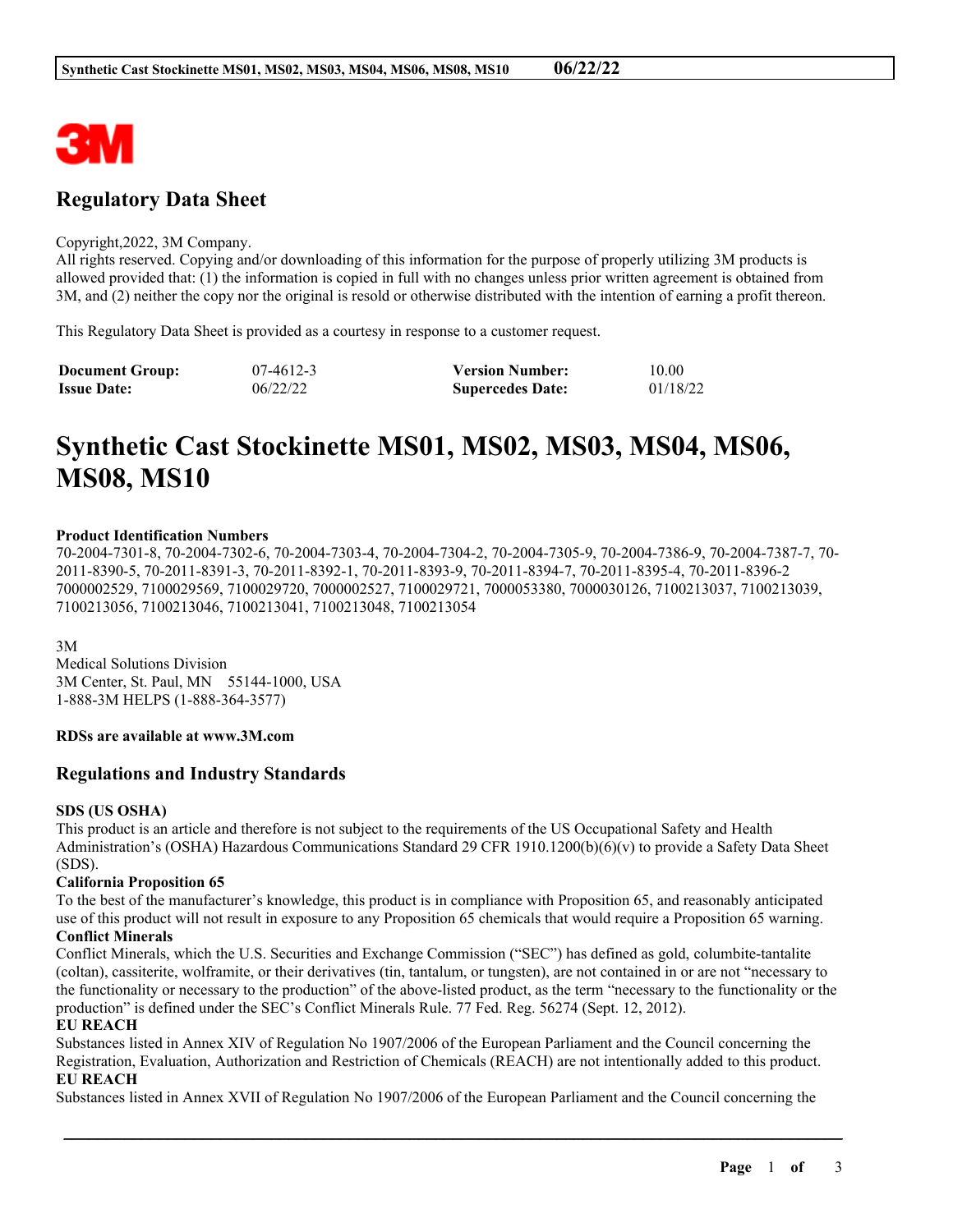Registration, Evaluation, Authorization and Restriction of Chemicals (REACH) are not intentionally added to this product. **EU REACH**

This product, including any article that the product is composed of, does not contain at greater than 0.1% by weight a Substance of Very High Concern (SVHC) substance identified according to Article 59 of REACH. This declaration reflects the substances on the candidate SVHC list, effective June 2022.

### **EU RoHS**

This product does not exceed the maximum concentration values (MCVs) set under EU Directive 2011/65/EU (RoHS recast/RoHS 2), as stated in Annex II to that directive. This means that each of the homogenous materials within this product does not exceed the following MCVs: (a) 0.1% (by weight) for lead, mercury, hexavalent chromium, polybrominated biphenyls or polybrominated diphenyl ethers; and (b) 0.01% (by weight) for cadmium.

## **EU RoHS Phthalates**

This product does not exceed the maximum concentration values (MCVs) for phthalates set under EU Directive 2011/65/EU (RoHS recast/RoHS 2), as amended by EU 2015/863, which applies to finished EEE after July 22, 2019 for Category 1-7, 10- 11 products and after July 22, 2021 for Category 8 and 9 products. This means that each of the homogeneous materials within this product does not exceed the MCV of 0.1% (by weight) for each of the following phthalates: DEHP, BBP, DBP, and DIBP.

## **Chemicals and/or Compounds of Interest**

**[Phthalato(2-)]dioxotrilead (dibasic lead phthalate) (CAS 69011-06-9)** : Not intentionally added. **Acrylamide (CAS 79-06-1)** : Not intentionally added. **Alkylphenol (AP)** : Not intentionally added. **Alkylphenolethoxylates (APE)** : Not intentionally added. **Antimony and (Sb) Compounds** : Not intentionally added. **Arsenic and (As) Compounds** : Not intentionally added. **Asbestos** : Not intentionally added. **Barium and (Ba) Compounds** : Not intentionally added. **Beryllium and (Be) Compounds** : Not intentionally added. **Bisphenol A (BPA) (CAS 80-05-7)** : Not intentionally added. **Butyl Benzyl Phthalate (BBP) (CAS 85-68-7)** : Not intentionally added. **Cadmium and (Cd) Compounds** : Not intentionally added. **Copper and (Cu) Compounds** : Not intentionally added. **Crystalline Silica** : Not intentionally added. **Decabromodiphenyl Ether (Deca-BDE) (CAS 1163-19-5)** : Not intentionally added. **Di(2-Ethylhexyl) Phthalate (DEHP) (CAS 117-81-7)** : Not intentionally added. **Di(Methoxyethyl) Phthalate (DMEP) (CAS 117-82-8)** : Not intentionally added. **Dibutyl Phthalate (DBP) (CAS 84-74-2)** : Not intentionally added. **Dibutyl Tin Compounds** : Not intentionally added. **Dicyclohexyl phthalate (DCHP) (CAS 84-61-7)** : Not intentionally added. **Dihexyl phthalate (DNHP) (CAS 84-75-3)** : Not intentionally added. **Diisobutyl Phthalate (DIBP) (CAS 84-69-5)** : Not intentionally added. **Diisodecyl Phthalate (DIDP)** : Not intentionally added. **Diisohexyl phthalate (CAS 71850-09-4)** : Not intentionally added. **Diisononyl Phthalate (DINP)** : Not intentionally added. **Diisopentylphthalate (DIPP) (CAS 605-50-5)** : Not intentionally added. **Dimethyl Fumarate (DMF) (CAS 624-49-7)** : Not intentionally added. **Di-n-Octyl Phthalate (DNOP) (CAS 117-84-0)** : Not intentionally added. **Dipentyl phthalate (DPP) (CAS 131-18-0)** : Not intentionally added. **Fiberglass** : Not intentionally added. **Formaldehyde (CAS 50-00-0)** : Not intentionally added. **Genetically Modified Organisms (GMOs)** : Not intentionally added. **Halogenated Flame Retardants** : Not intentionally added. **Hexachlorobenzene (CAS 118-74-1)** : Not intentionally added. **Hexavalent Chromium and (Cr+6) Compounds** : Not intentionally added. **Iron and (Fe) Compounds** : Not intentionally added.

\_\_\_\_\_\_\_\_\_\_\_\_\_\_\_\_\_\_\_\_\_\_\_\_\_\_\_\_\_\_\_\_\_\_\_\_\_\_\_\_\_\_\_\_\_\_\_\_\_\_\_\_\_\_\_\_\_\_\_\_\_\_\_\_\_\_\_\_\_\_\_\_\_\_\_\_\_\_\_\_\_\_\_\_\_\_\_\_\_\_